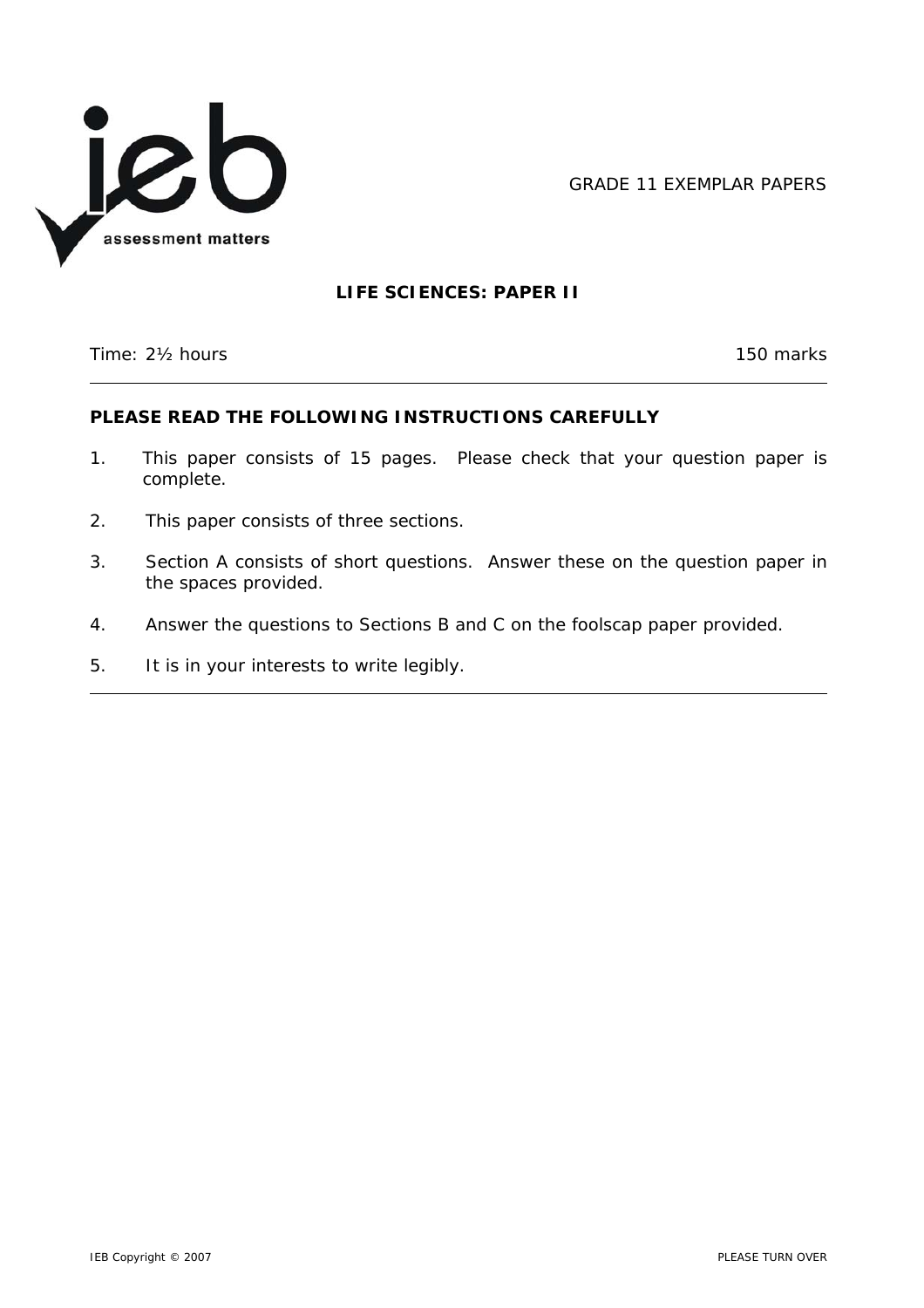### **SECTION A**

### **Answer the questions for section A on the question paper in the spaces provided.**

### **QUESTION 1**

1.1 Read the story of the Masaai below and answer the questions that follow.

> The Masaai tribe of Tanzania has traditionally been nomads. They do not settle in permanent villages but keep moving to new grazing areas. Their economy and culture are based on their cattle. Each household has about 20 cattle. The people's main source of food is milk, meat and blood from their cattle.

> In 1980, as a result of drought and political disturbances in the Northern part of Tanzania, some Masaai moved illegally into a wilderness conservation area known as Ruaha National Park. Over the years more and more people moved into the park where they have lived there ever since. By 2005 there were about 2 000 people living in the park. The people and their cattle compete with wildlife, such as zebra and buck, for resources.

> In 2005, the numbers of people in the conservation area had increased to the point where their impact on the park was so great that the Tanzanian government started forcing them to move to another part of the country. The people's cattle have to be herded across long distances of thousands of kilometers to a new place. This forced removal has led to many cattle dying whilst they were being herded across the country. Many people have died as well.

There are still some people in the National Park who refuse to move.

1.1.1 Name two resources the Masaai and their cattle need that wildlife also needs.

(2)

1.1.2 Name the type of competition that occurs between the Masaai's cattle and wildlife.

(1)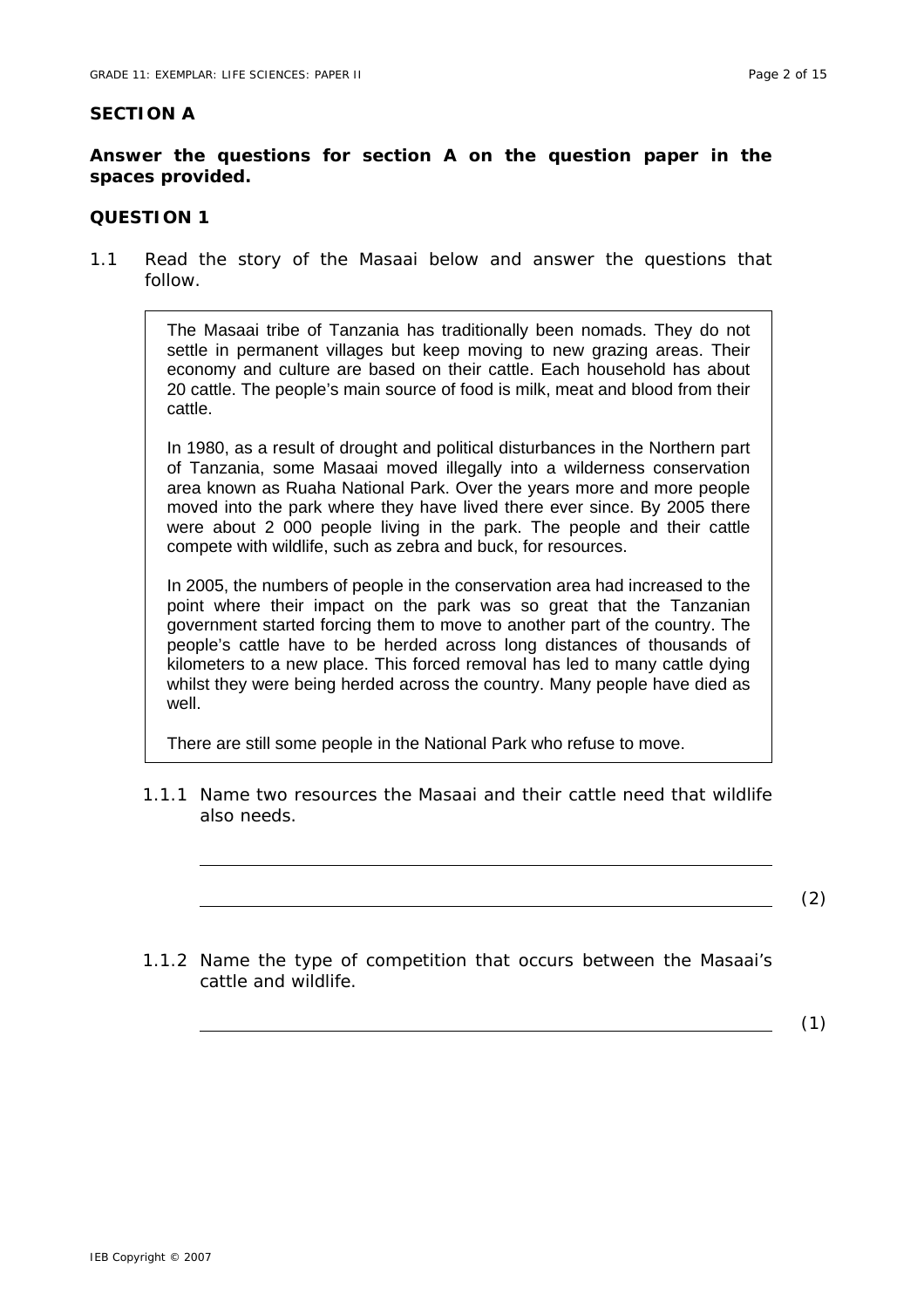1.1.3 In the space below, draw a simple line graph to show the general pattern of how the numbers of Masaai within the National Park has changed between 1980 and 2005.

(7) 1.1.4 Name the population parameters which resulted in the increase in the number of people living in the National Park up to 2005.

(2)

1.1.5 The Masaai try to protect their cattle from predators. List three things that would have led to the death of the cattle whilst they were being herded to their new home.

(3)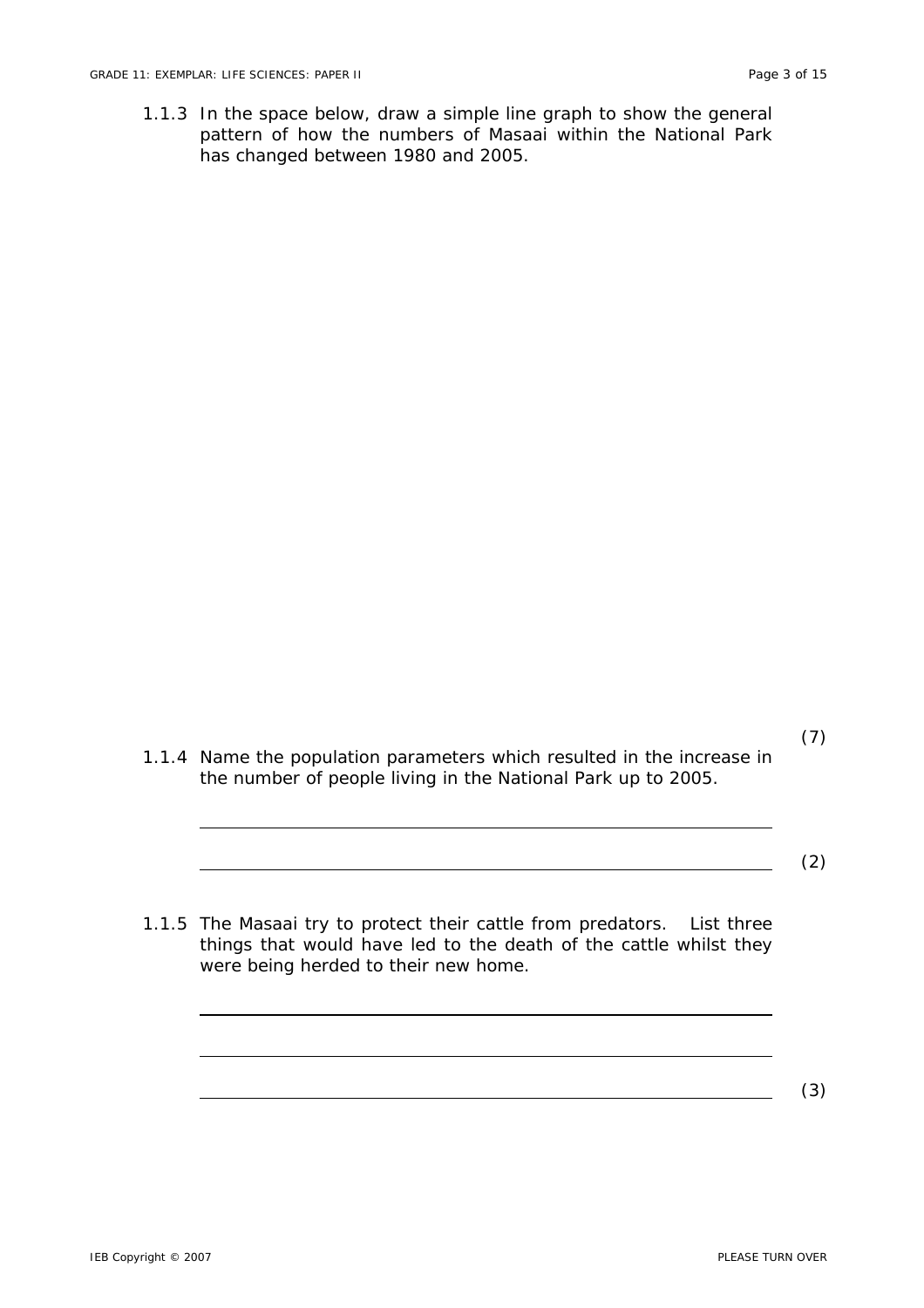1.1.6 Do you think the Tanzanian government is doing the correct thing by forcing these people to move? Give one good reason for your answer.

1.2 A scientist used 30 live traps to gather information about the population of the stripped field mice in a 1 hectare wheat field. (A live trap catches the mice in a box. The mice are later released unharmed).

\nDuring the first trapping night he caught 19 mice, which he marked by cutting a north in their ears. He then released them into the field. Three days later he set his traps again and caught 22 mice, of which 3 had notches in their ears.

\nHe used the formula: 
$$
P = \frac{M \times S}{T}
$$
 to estimate the size of the population  $N = \text{total number of animals in first marked sample}$   $S = \text{total number of animals recaptured in second sample}$   $T = \text{total number of marked recaptured in second sample}$   $T = \text{total number of marked recaptured animals}$   $1.2.1$  What is the name given to this kind of sampling?

\n1.2.2 What was the size of the mouse population in that one hectare?

\n2.2

\n3.2.3 Why did he use live traps?

\n3.2.3

\n4.2.4

\n5.2

\n6.3

\n7.4

\n8.4

\n9.5

\n1.6

\n1.7

\n1.8

\n1.9

\n1.1

\n1.1

\n1.2

\n1.2

\n1.2

\n1.2

\n1.2

\n1.2

\n1.2

\n1.2

\n1.2

\n1.2

\n1.2

\n1.2

\n1.2

\n1.2

\n1.2

\n1.2

\n1.2

\n1.2

\n1.2

\n1.2

\n1.2

\n1.2

\n1.2

\n1.2

\n1.2

\n1.2

\n1.2

\n1.2

\n1.2

\n1.2

\n1.2

\n1.2

\n1.2

\n1.2

\n1.2

\n1.2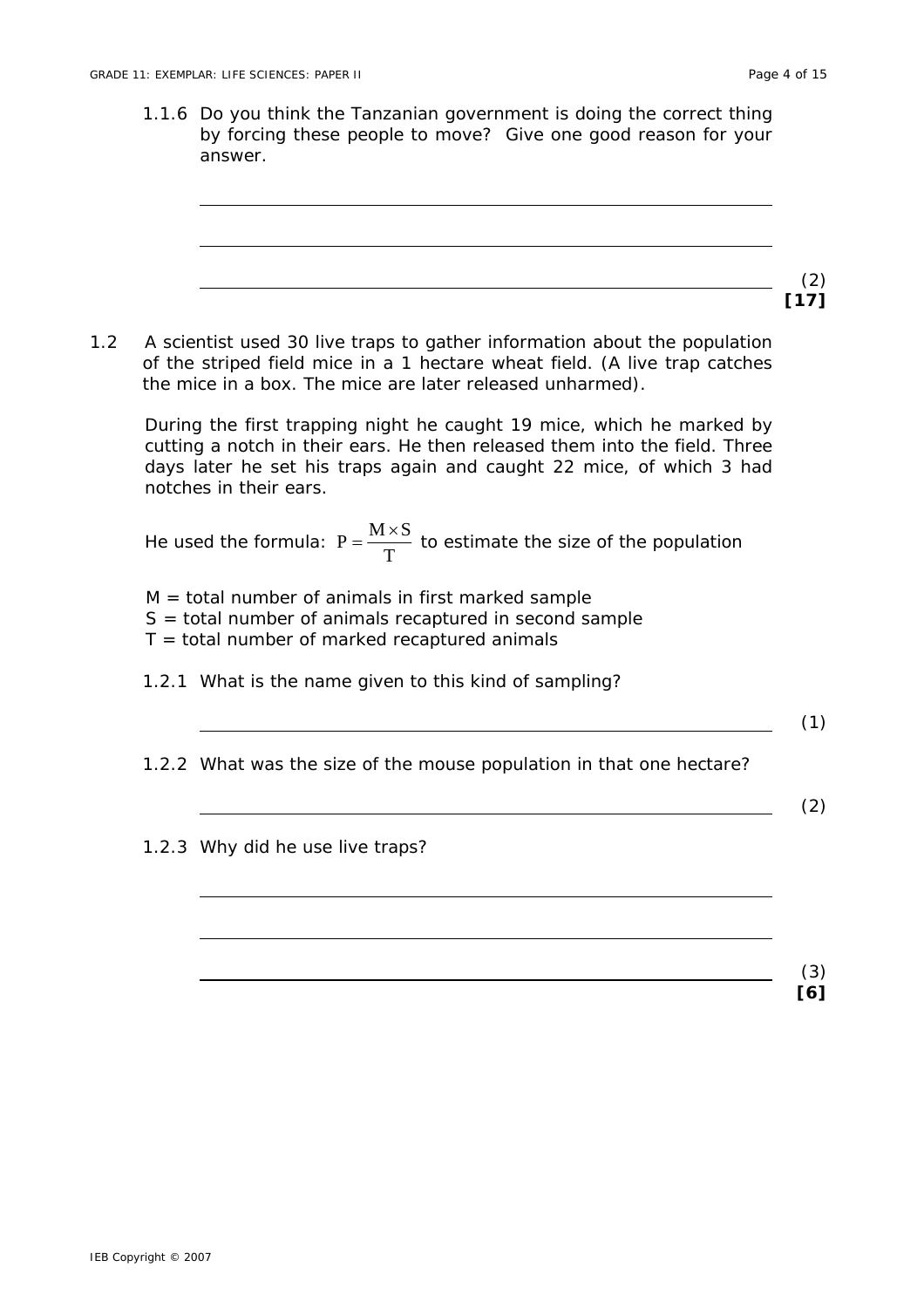1.3 The drawings below show a banded and unbanded variety of a species of snail.



Unbanded

Banded

Scientists randomly collected snails from two different sites and the numbers recorded are shown in the table below.

| <b>Site</b>      | Number of snails |          |  |  |
|------------------|------------------|----------|--|--|
|                  | Banded           | Unbanded |  |  |
| Grassland        | 29               | 70       |  |  |
| Under low shrubs | 89               | 10       |  |  |

1.3.1 What sampling technique was used to get a random sample of the snails?

(1)

1.3.2 Suggest a reason for the different population numbers in the two different areas.

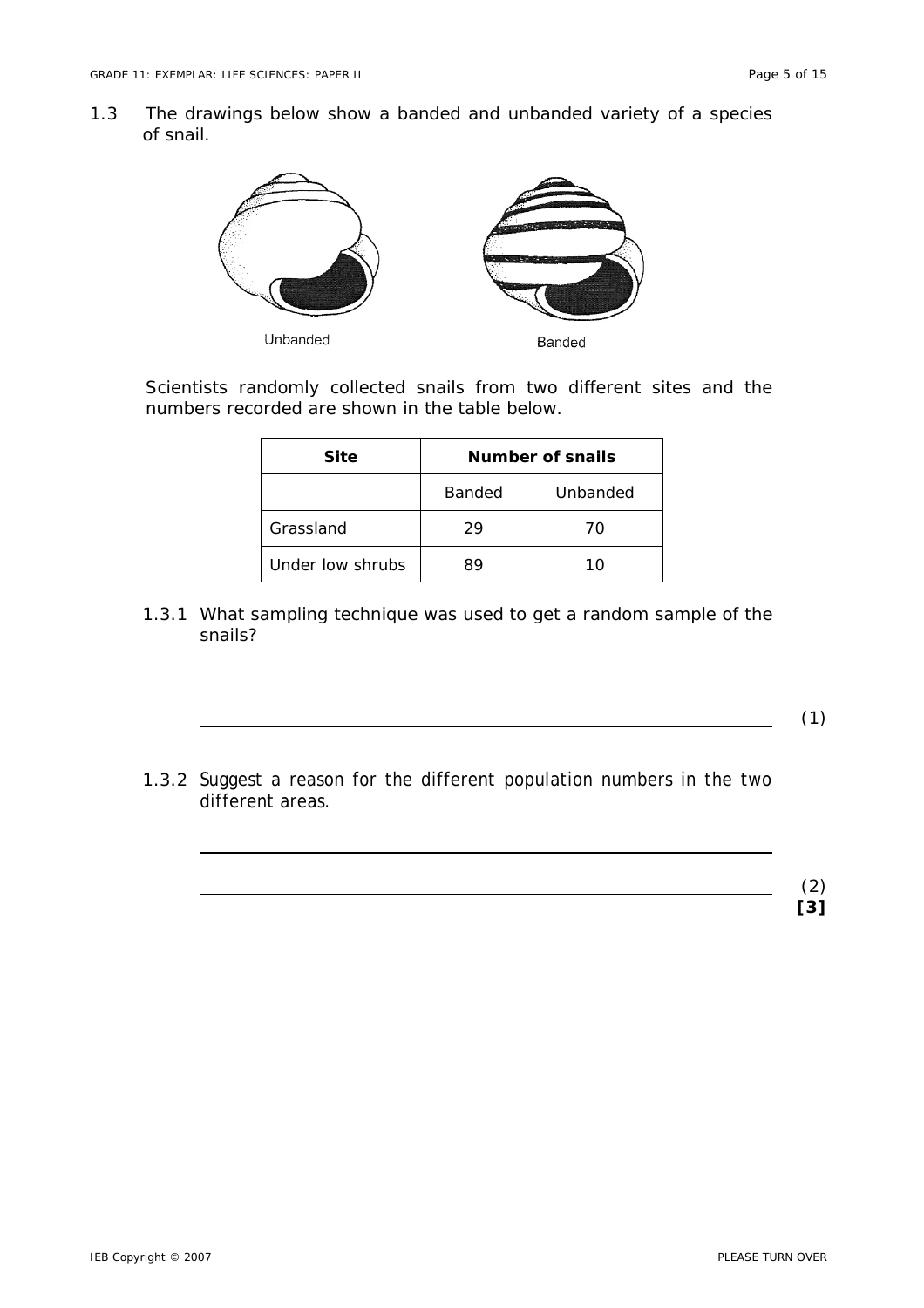#### 1.4

1.4.1 The following seven questions are all multiple choice. Choose the correct answer and write the correct letter corresponding to the correct answer in the table below.

| Question $\,$   1.4.1   1.4.2   1.4.3   1.4.4   1.4.5   1.4.6   1.4.7 |  |  |  |  |
|-----------------------------------------------------------------------|--|--|--|--|
| <b>Answer</b>                                                         |  |  |  |  |

An aphid is a small insect that sucks sugars from plant stems.

The graphs below show the effectiveness of four different biological control organisms (A, B, C and D), used to control a species of aphid.

The control organisms were released during the first summer of a number of years. Study the graphs and then select the biological control organism (A, B, C or D) that would be most suitable to control the aphid.

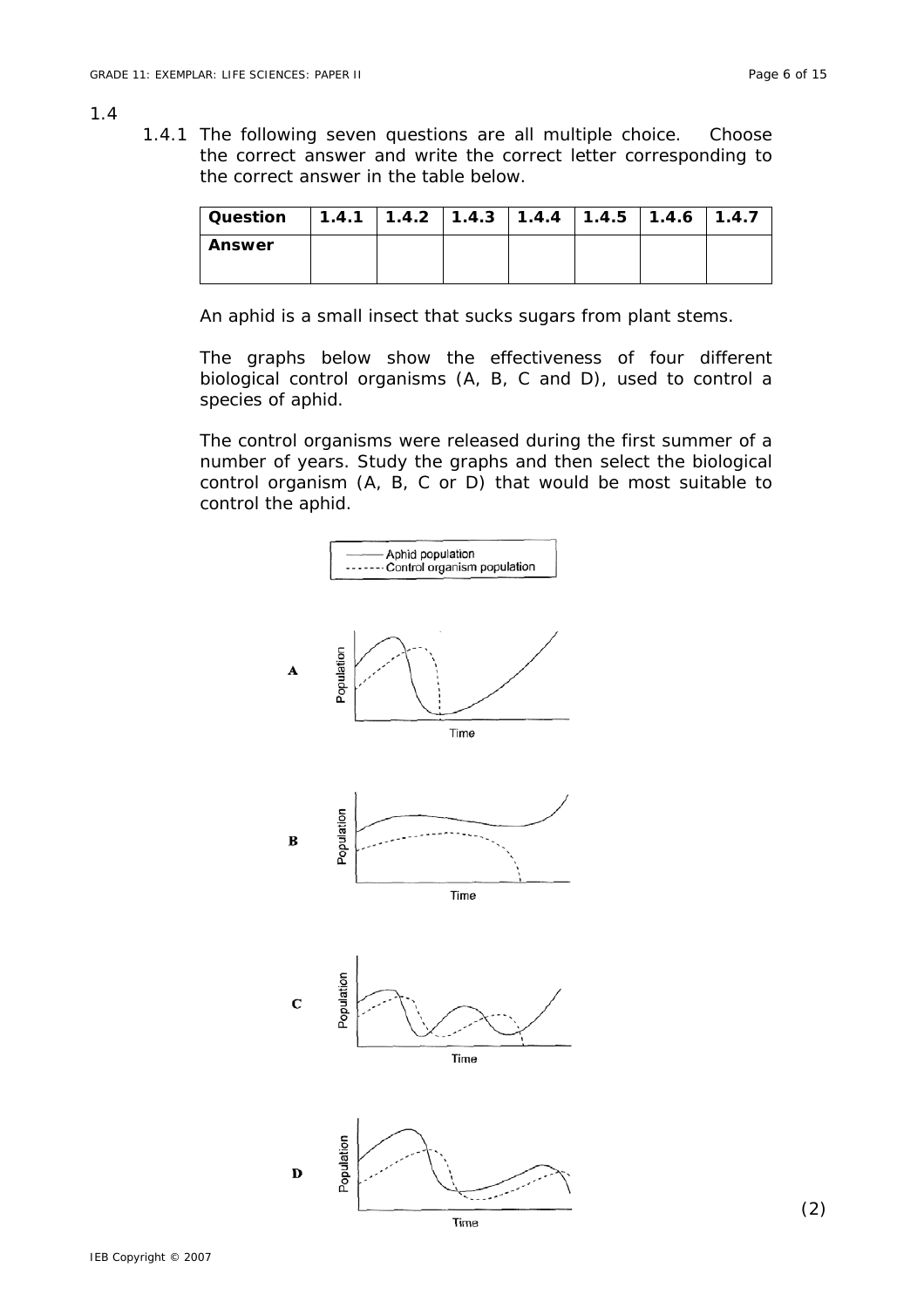1.4.2 Four species of small mammals were studied in their natural environment and were found to have the following food preferences, habitats and shelter requirements:

| <b>Mammal species</b> | Food preference   | <b>Habitat</b> | <b>Shelter</b><br>requirements |
|-----------------------|-------------------|----------------|--------------------------------|
|                       | ants              | open grassland | burrows                        |
|                       | shoots and leaves | open grassland | hollow logs                    |
| Ш                     | ants              | dense forest   | hollow logs                    |
| ı٧                    | berries and roots | dense forest   | hollow logs                    |

Which two species would be most likely to compete with each other much of the time?

- A I and III
- B I and II
- C III and IV
- $D$  II and IV (2)

1.4.3 The Black Death is a disease caused by a bacterium that is spread by the fleas on rats. In just 3 years (1348–1350), at least onequarter of the population of Europe died from the disease.

What is this an example of?

- A Interspecific competition
- B A density independent factor causing mortality
- C A density dependent factor causing mortality
- D Predation (2)
- 1.4.4 Which of the following is a **density independent** factor in population regulation?
	- A severe frost
	- B predation
	- C territoriality
	- D disease (2)
- 1.4.5 Which country has **not** agreed to the Kyoto protocol (code of behaviour) for controlling emission of green house gases?
	- A United Kingdom
	- B South Africa
	- C Canada
	- D United States of America (2)
- 1.4.6 Which of the following is **not** a strategy for survival in lions?
	- A mothers look after their young
	- B litters are large (up to 20 cubs)
	- C lion prides hunt in territories
	- D family groups stay together and hunt together (2)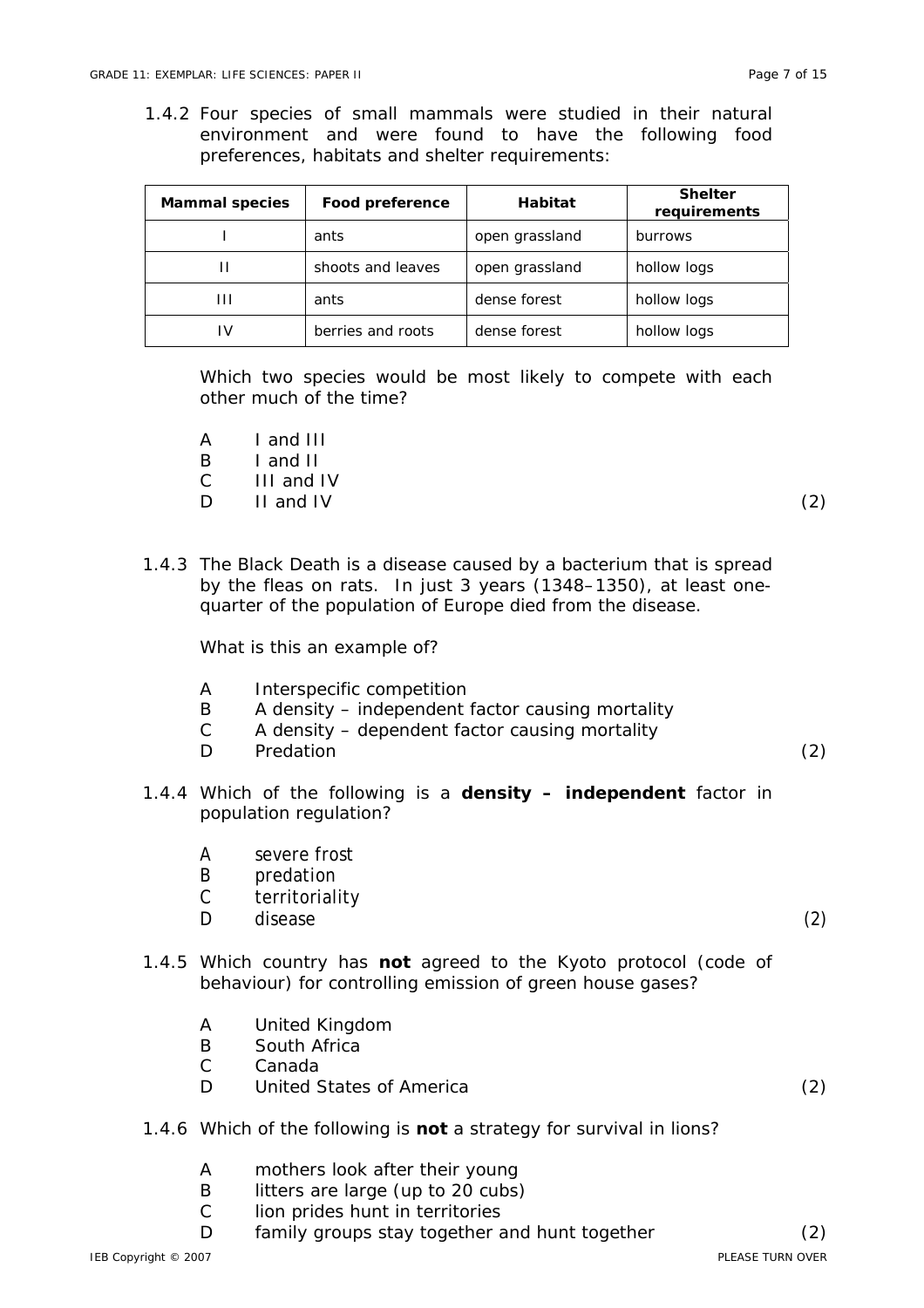- 1.4.7 Male weaver birds build the nests. The females choose their mate according to how good the male's nest and courtship display is. What is this an example of?
	- A Intra specific competition
	- B Inter specific competition
	- C Altruism
	- D Territoriality (2)

 $[7 \times 2 = 14]$ 

1.5 **Match the terms in Column B with the descriptions in Column A. Write only the correct letter from Column B in the box on the left.**

| <b>Correct letter</b> | Column A                                                                                                             | Column B              |
|-----------------------|----------------------------------------------------------------------------------------------------------------------|-----------------------|
|                       | 1. This gas is a major<br>contributor to the<br>greenhouse effect                                                    | A: Montreal protocol  |
|                       | 2. The burning of these<br>materials is the major<br>cause of the increase<br>in carbon dioxide in<br>the atmosphere | B: Kyoto protocol     |
|                       | 3. These compounds are<br>the major cause of<br>the hole in the ozone<br>layer                                       | C: fossil fuels       |
|                       | 4. This agricultural<br>product is an organic<br>pollutant of fresh<br>water                                         | D: methane            |
|                       | 5. This compound causes<br>acid rain                                                                                 | E: chloroflurocarbons |
|                       | 6. The international<br>protocol (code of<br>behaviour) to reduce<br>the impact of CFCs on<br>the ozone layer        | F: carbon monoxide    |
|                       |                                                                                                                      | G: nitrous oxide      |
|                       |                                                                                                                      | H: biofuels           |
|                       |                                                                                                                      | I: organophosphates   |

(6)

1.6 Provide a word or a term for each of the following descriptions. Write the answer in the first column.

| The type of growth in a population which        |
|-------------------------------------------------|
| doubles in numbers every year.                  |
| The method used by governments to count how     |
| many people are in their country.               |
| The name given to the parameter concerned       |
| with the number of babies born in a population. |
| This happens when every individual in a         |
| population dies and the species is wiped out.   |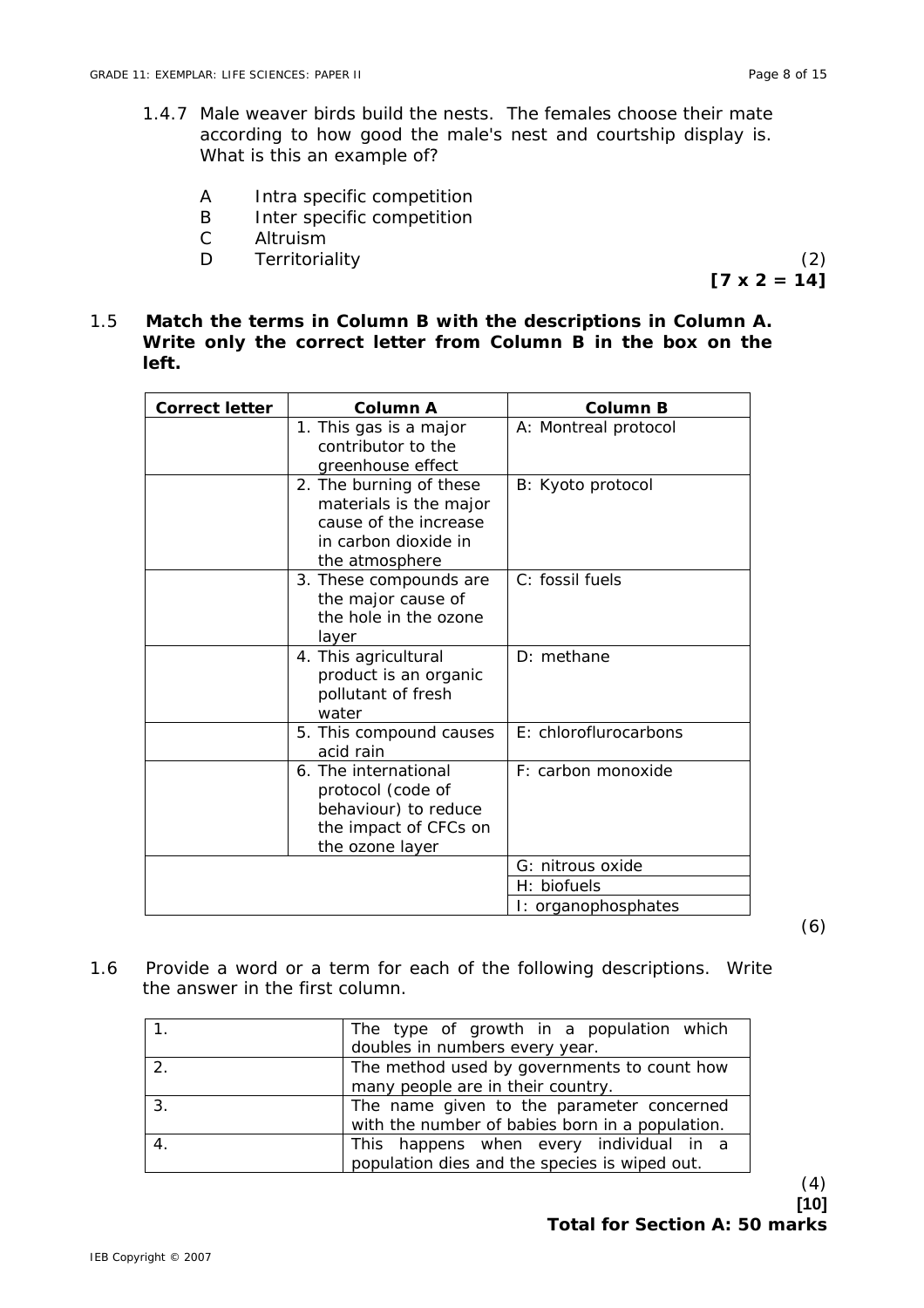# **SECTION B**

# **Answer all questions in this section on the paper provided.**

# **QUESTION 2**

Table to show the total population of Africa and the percentage population in rural areas in Africa for 1950-2010

| Year | Total<br><b>Population</b><br>(millions) | Percentage<br>in rural<br>areas |
|------|------------------------------------------|---------------------------------|
| 1950 | 224 202                                  | 85.1                            |
| 1955 | 250 633                                  | 83.4                            |
| 1960 | 282 241                                  | 81.4                            |
| 1965 | 319 574                                  | 79.1                            |
| 1970 | 364 132                                  | 76.8                            |
| 1975 | 416 446                                  | 74.7                            |
| 1980 | 479 786                                  | 72.5                            |
| 1985 | 554 294                                  | 70.4                            |
| 1990 | 637 421                                  | 68.1                            |
| 1995 | 726 334                                  | 65.4                            |
| 2000 | 820 959                                  | 62.9                            |
| 2005 | 922 011                                  | 60.3                            |
| 2010 | 1 032 013                                | 57.6                            |

- 2.1 What percentage of the total population will be living in urban environments in 2010?
- 2.2 What is the % increase in population projected for Africa between 2005 and 2010? Show your working. (2)
- 2.3 Explain three of the implications of this migration of people into cities for the countries of Africa. (3 x 3 = 9)

**[12]**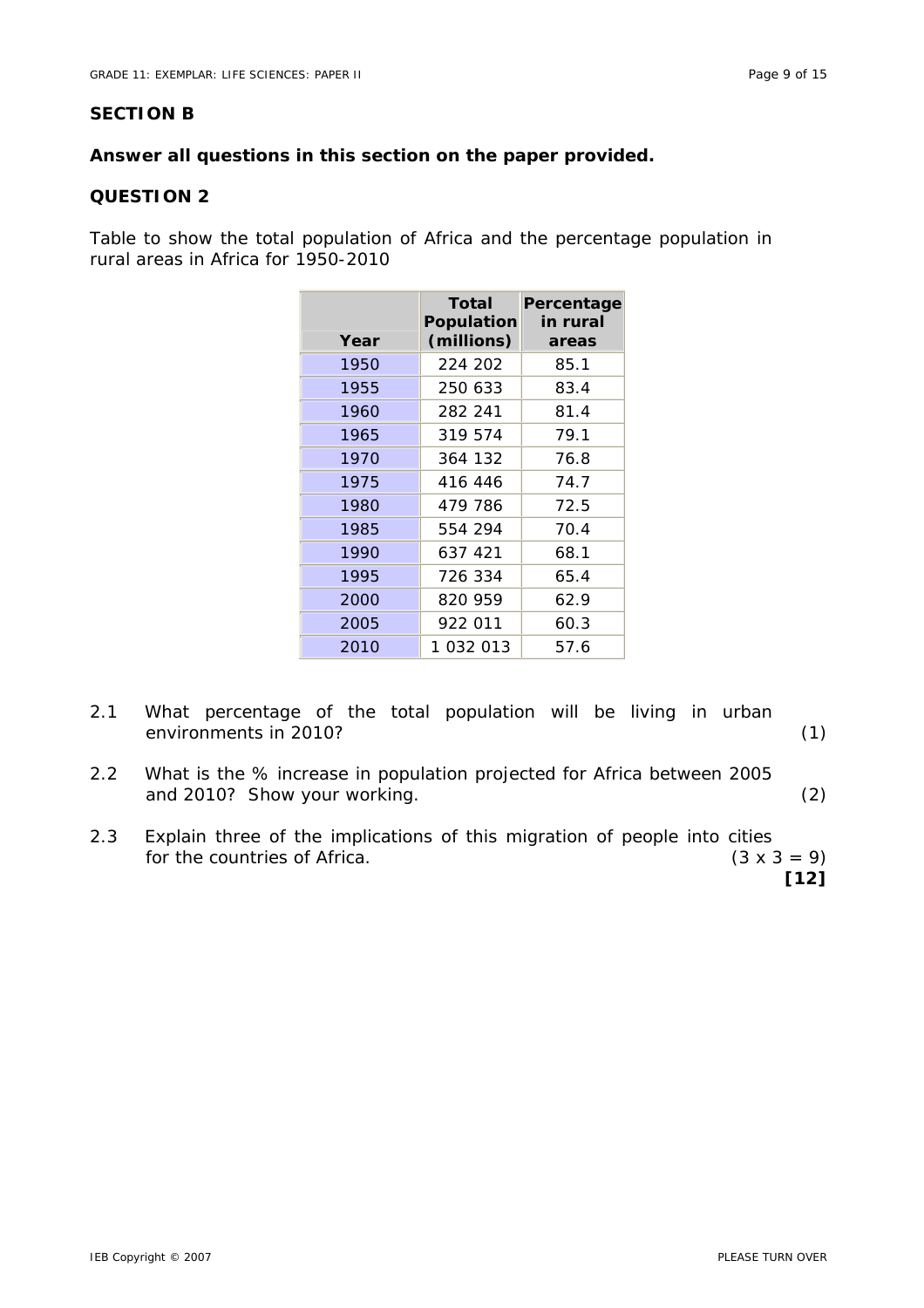**QUESTION 3** 

**increase).** *(Comment and data adapted from: http://esa.un.org/unpp/p2k0data.asp Africa).* 

**Africa continues to lead all continents in the world in population** 

3.1 What causes a negative RNI? (3)

**[8]** 

- 3.2 Give one way in which a negative RNI could affect the continent of Europe. (2)
- 3.3 Look at the table below.

Table showing rate of natural increase (RNI) in several countries and regions

| Country/Region | Country/Region           | <b>RNI</b> (%) |
|----------------|--------------------------|----------------|
| World          | World                    | 1.14           |
|                | Less Developed Countries | 1.38           |
|                | More Developed Countries | 0.08           |
| Continents     | <b>Africa</b>            | 2.03           |
|                | <b>Europe</b>            | $-0.14$        |
| Countries      | Afghanistan              | 2.62           |
|                | Yemen                    | 3.44           |
|                | Saudi Arabia             | 2.71           |
|                | Congo                    | 3.01           |
|                | Botswana                 | $-0.89$        |
|                | <b>South Africa</b>      | $-0.22$        |
|                | Germany                  | $-0.20$        |
|                | Australia                | 0.50           |
|                | Canada                   | 0.32           |
|                | <b>USA</b>               | 0.58           |
|                | UK                       | 0.07           |

Suggest one reason why South Africa's RNI is much lower than the rest of Africa as a whole. (3)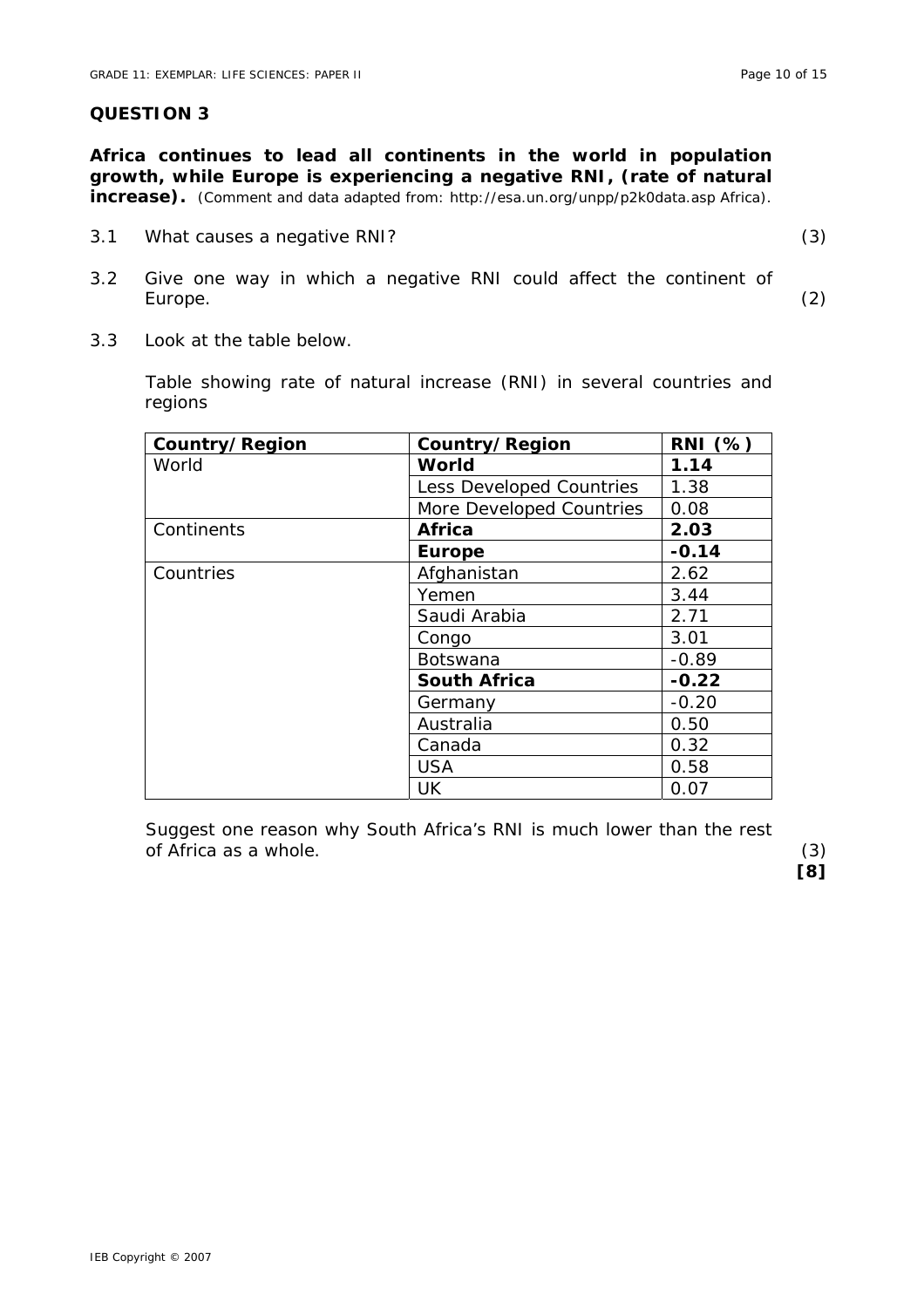#### **QUESTION 4**

People have become the most important biotic factor in the world. Our interference in the environment can often bring disaster. One example of this is that of the deer population on the Kaibab plateau in the USA.

Before 1906, the plateau supported a herd of about 4 000 deer as well as some domestic grazing animals. The population of deer was kept to that number by predators such as the pumas (mountain lion), wolves and coyotes (similar to jackals) which preyed on the deer.

When the area was declared a wildlife park in 1906, the domestic livestock were removed and the "gentle, defenseless deer" were protected by the systematic killing of 3 000 coyote, 600 puma and 11 wolves. The result was that the deer population increased to 100 000 in 1924, well above the 30 000 that the vegetation of the plateau could support (its carrying capacity).



**Graph to show the changes in deer population on Kaibab plateau.** 

**Time in years** 

- 4.1 Name the natural predators of the deer of the Kaibab plateau. (3)
- 4.2 Why are predators an important part of a stable population? (2)
- 4.3 What does the term carrying capacity mean? (2)
- 4.4 Study the graph and describe what happened to the deer and the environment of the Kaibab plateau from 1920, (when the last predator was removed), up to 1940. (7)
- 4.5 Explain carefully what would have happened to the deer and the environment if the predators had not been killed. (4)

**[18]**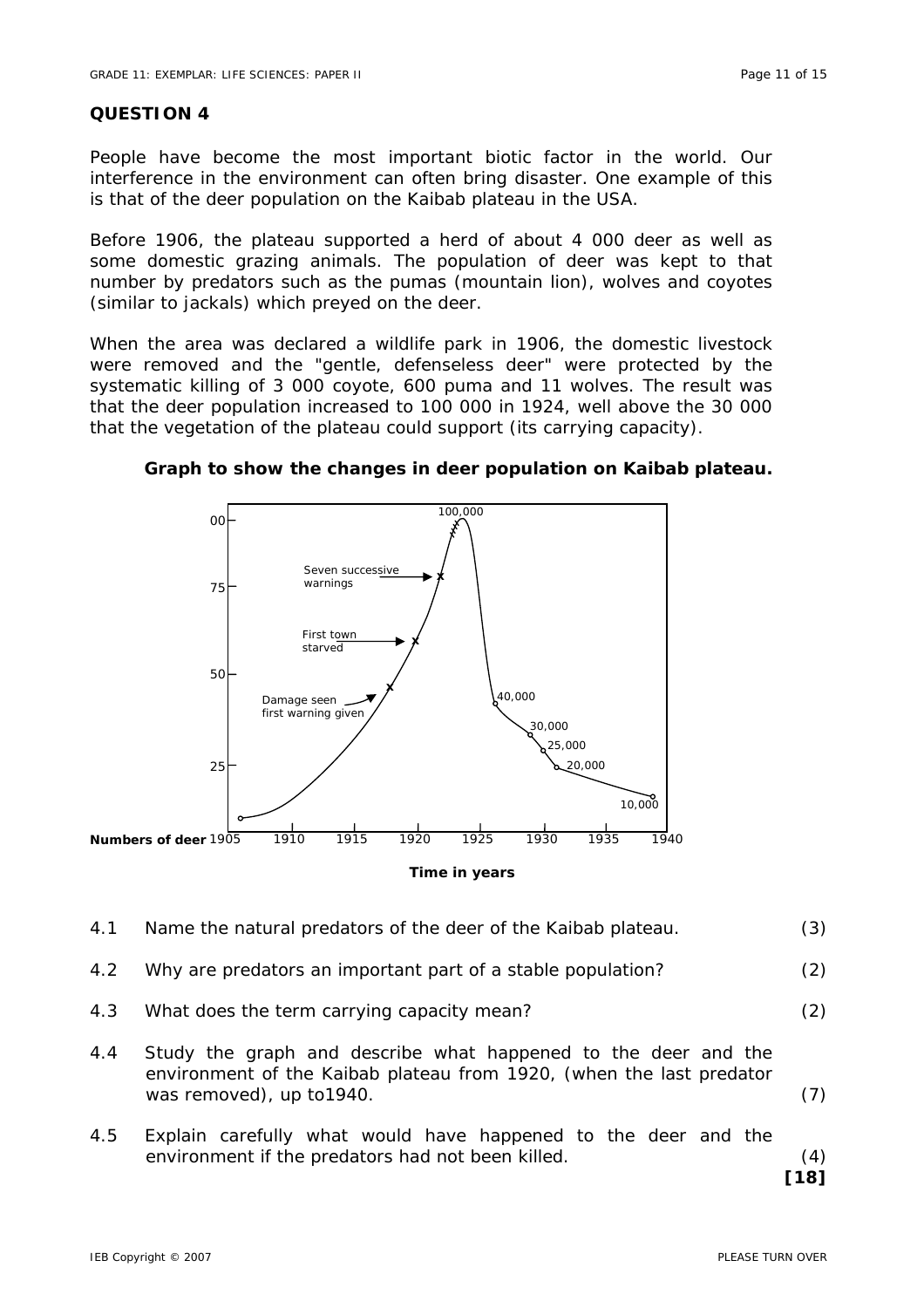### **QUESTION 5 GLOBAL WARMING" What's the fuss?**

The picture below is the front cover of the issue of TIME magazine early in 2007 that had a special article on global warming.



| 5.1 | What is global warming?                                                                                                          | (1) |
|-----|----------------------------------------------------------------------------------------------------------------------------------|-----|
| 5.2 | What are the major causes of global warming?                                                                                     | (3) |
| 5.3 | Explain why the increased demand for electricity is contributing to<br>global warming.                                           | (5) |
| 5.4 | Why do you think that the TIME magazine has a picture of a penguin on<br>an iceberg to illustrate their issue on global warming? | (4) |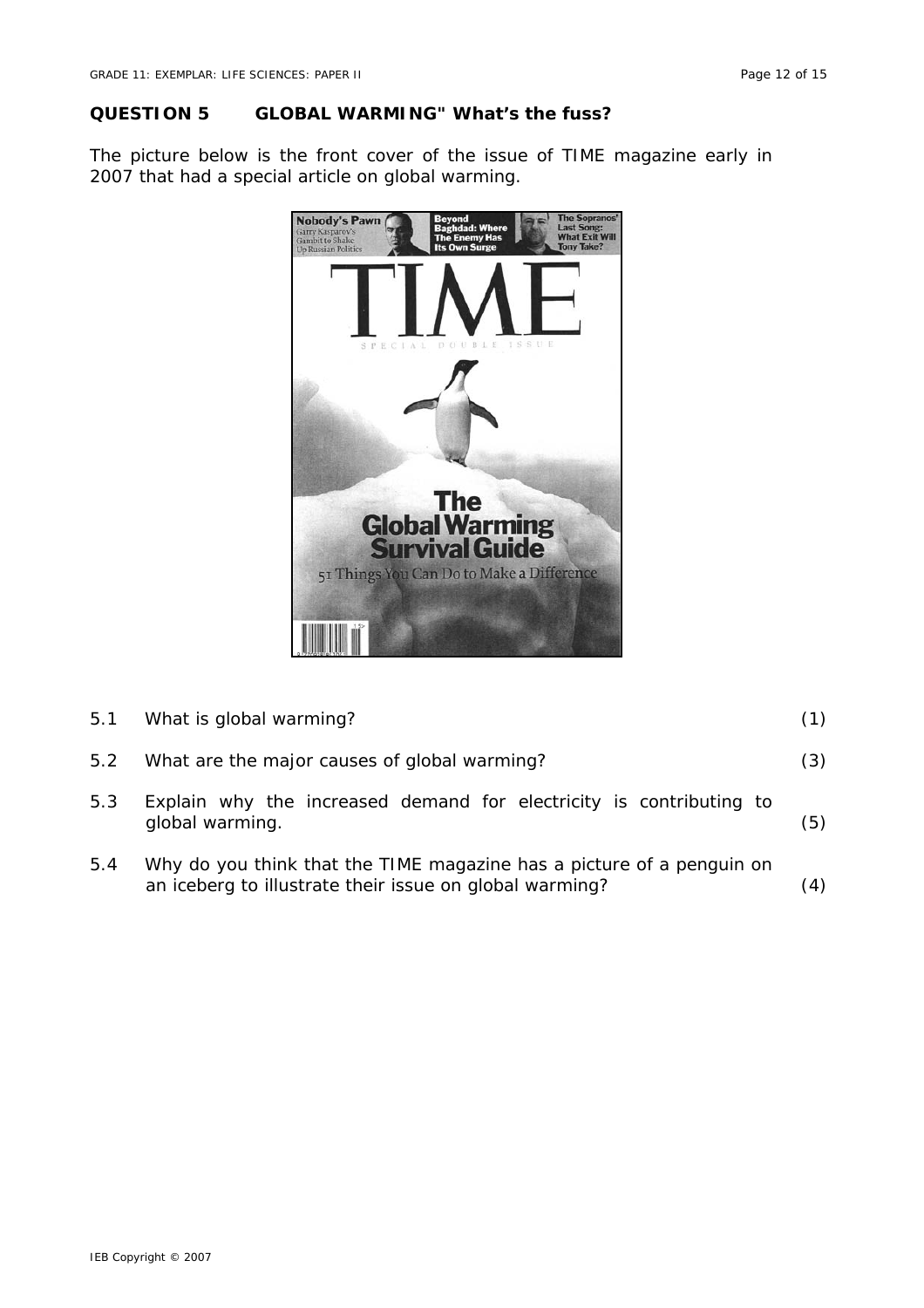#### 5.5

 5.5.1 This issue of TIME magazine suggested 51 things people can do to make a difference to control global warming.

Look at the two examples that follow and write your own short paragraph for inclusion in a magazine on **one other** way that you and your family could make a difference.

Example One



#### Example Two



Rate your suggestion in the same way as TIME magazine has done (as a mark out of 10) according to the three criteria:

- 1 impact on the environment
- 2 time line
- 3 feel good factor (12)

 **[25]**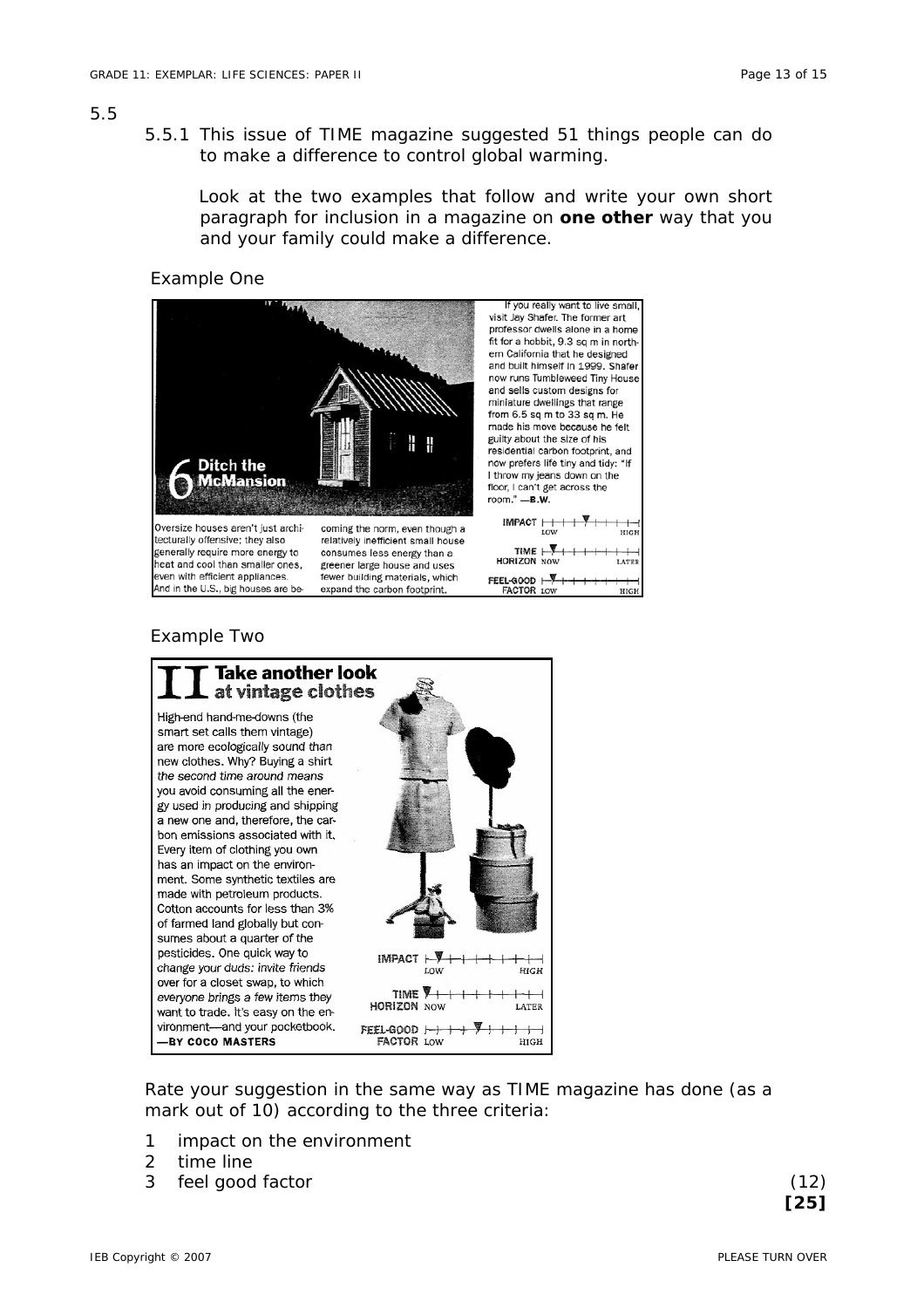# **QUESTION 6**

Effluent (animal wastes) can pollute fresh water. One way of measuring the levels of pollution is by looking at the biochemical or biological oxygen demand (BOD).

Micro-organisms that live in water decompose the organic wastes in the effluent and use up the oxygen in the water.

BOD is measured as the mass (mg) of oxygen used by one litre of a sample of the effluent stored in darkness at  $20^{\circ}$  C for 5 days.

- 6.1 Describe how effluent from human activity can cause a very high BOD in a lake. (4)
- 6.2 What is the likely effect of a reduced BOD on the fish in the lake? (1)
- 6.3 Explain why the sample which is going to be tested is kept in the dark for 5 days before measuring the oxygen demand. (4)
- 6.4 Read the information in the graph below. It shows the numbers of diatoms and phosphate levels taken from a stream flowing through an industrial area during the month of September. (Diatoms are a type of unicellular microscopic algae that grow in fresh water).



- 6.4.1 Use the graph to explain what is happening in the stream in terms of what you know about eutrophication and algal blooms. (4)
- 6.4.2 What will the effect of this be on the BOD in the stream on the 15<sup>th</sup> September? (2)
- 6.4.3 Look at the graph and suggest a solution to the problem. (2)

**[17]** 

# **Total for Section B: 80 marks**